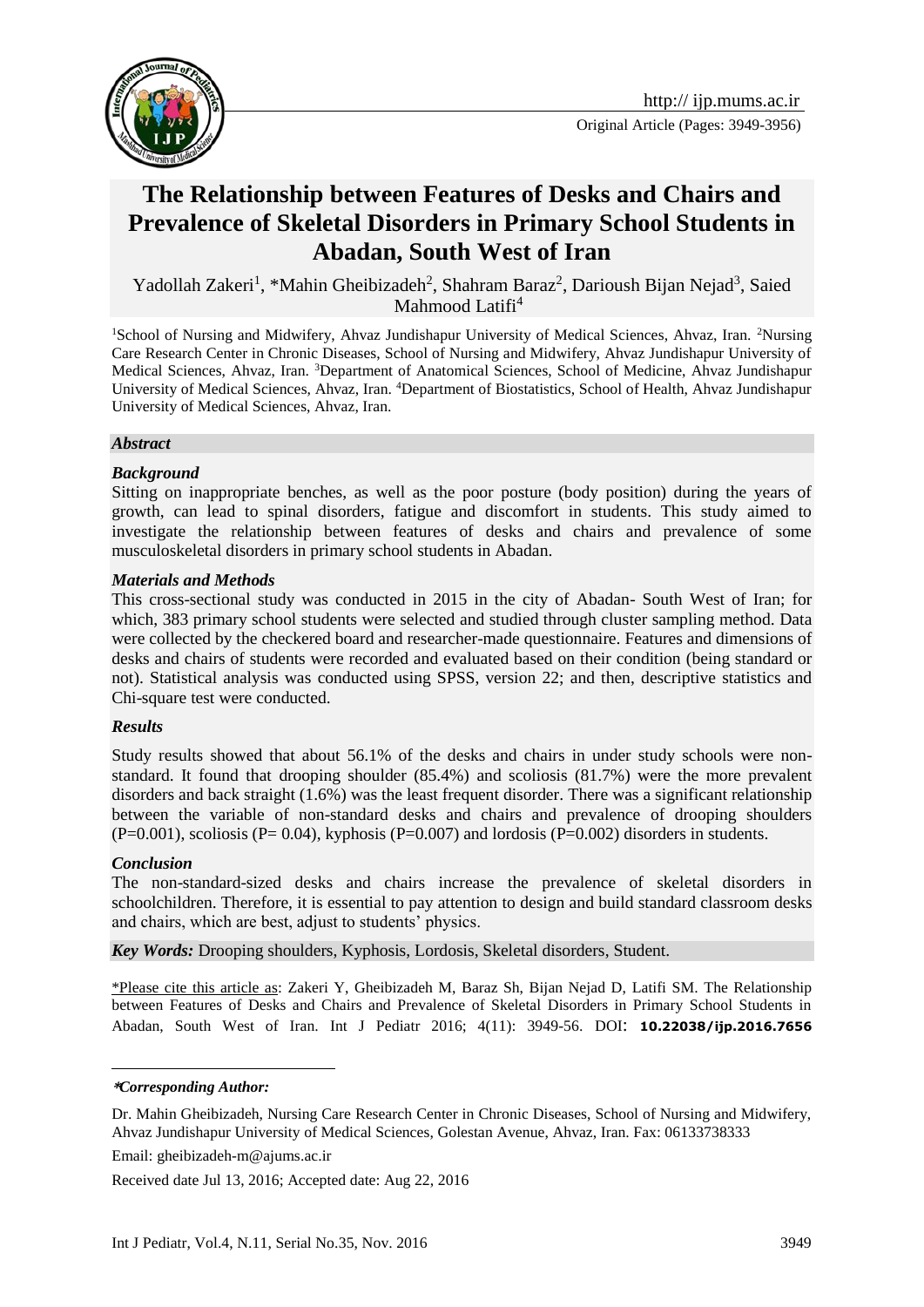### **1- INTRODUCTION**

 Today, the education of children who are the future of this country is of particular importance which requires effective trainings in a safe environment without stress in classrooms. One of devices which plays an important role – as a component of the learning environmentin the learning process of students, is the learning furniture; that is the students' desks and chairs which are used by the students during the training hours (1). The chairs proportional to the body size of schoolchildren (anthropometric), cause correct sitting habit at a later age; while raising the quality of education. This can help prevent musculoskeletal problems that may be occurred because of the poor posture (due to the use of chairs disproportionate with the body posture) (2). Several studies have reported the high prevalence of skeletal disorders in high school children (3, 4) caused by various factors such as the weight of backpacks, obesity, physical activity, family history, etc. (5, 6). However, in recent years, nonstandard features and sizes of desks and chairs have been considered as one of the causes of musculoskeletal disorders. Prolong sitting in one place damages the spine (vertebral column or backbone), because of reduced nutrition of discs, restricted blood circulation and increased muscle fatigue of the spine. Students also suffer from many pressures on the muscles, ligaments; and specifically intervertebral discs (7).

Children make up almost 25% of the population of developing countries; 99 percent of them, study in the schools (8). Students spend quite a lot of time in the schools; where they sit on benches most of the time (9). Ergonomic chairs and proper body position (posture) while doing activities are very important factors that should be considered for the children. However, less attention has been paid to this issue in the classrooms where the

youngest people of our society spend most of their time (10). Numerous studies have pointed out the unsuitability of desks and chairs used by the schoolchildren in the schools. For example, in his study, Dianat et al. have reported the seat height, its width, and the height of desks in the schools as inappropriate for students (11). In addition, Varmarzyar, Habibi et al. and Haidari moghaddam et al. stated that most of the features of the desks and chairs in the schools do not fit the anthropometric characteristics of students (12-14). Sitting on inappropriate coaches and poor posture can lead to deformities of spine, back pain, neck pain, fatigue, and discomfort at these ages (15). Proper design of desks and benches reduces the incidence of above damages (16). Poor design of chair also affects the performance of individuals. Badly designed chairs cause backache and even damages to the waist, shoulder and neck pain, muscle pain and impaired circulation in the legs (17).

The use of unsuitable desks and chairs for a long time not only causes impaired physical growth of students, but also prevents them from learning due to lack of sufficient focus caused by created discomforts (18). The study conducted by Gouvali and Boudolos show that there is little consistency between anthropometric characteristics of students and the size of their desks and chairs; and limited provision of a single-sized desks for a group of students in one educational level cannot cover anthropometric changes even among similar students (20). In his study, Sepehri et al. showed that improper desks and chairs increase lordosis, scoliosis, and drooping shoulders in students (21).

Chubineh et al. addressed several factors such as inappropriate desk height, lack of adequate space for the legs under the desks, lack of adjustability of the slope of the seat and seatback, high depth of chairs and their inappropriateness are among the factors the cause musculoskeletal injuries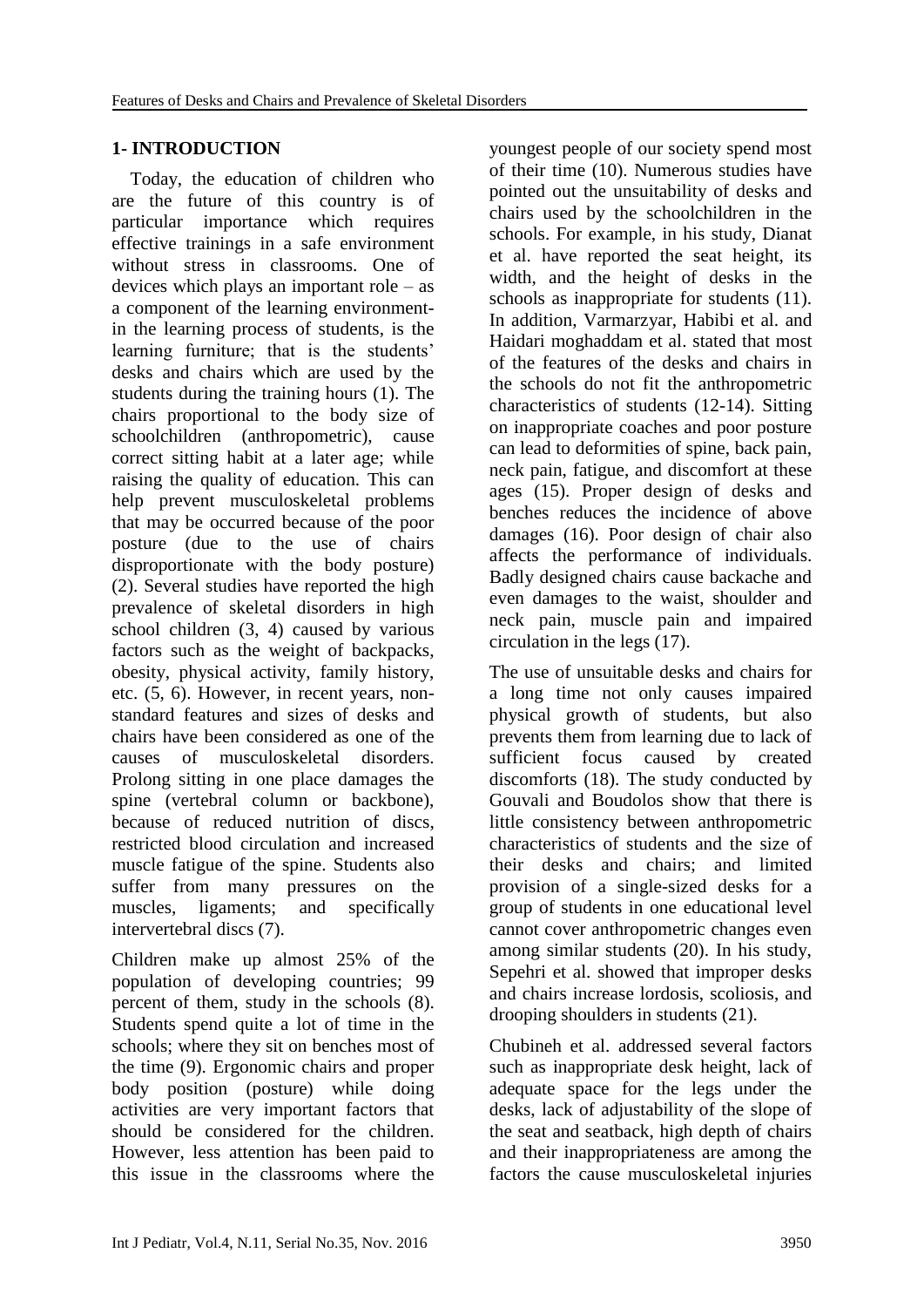(22). Musa et al. also states that musculoskeletal disorders, especially in the neck, shoulder, wrist and waist has a direct relationship with non-standard desks and benches (23). Identifying the causes of musculoskeletal disorders can reduce both the prevalence and complications of these disorders; and ultimately improve the health of today's students and tomorrow's adults, because students pass a lot of time at school where most of the times sit on the benches (24). An important factor in the development of musculoskeletal disorders in adulthood, especially in the waist area, is the disproportion between the individual anthropometric characteristics of students and desks and chairs at school (19). Students learn their sitting habits in school (25) which could have a significant role in their today's and future's health. In this regard, Robertson et al. and Van Niekerk et al. showed that teaching how to make good use of chairs and the correct adjustment of the seat could reduce the risk of musculoskeletal disorders (26, 27).

Therefore, avoiding the undesirable impacts of non-standard desks and chairs on the musculoskeletal system of schoolchildren preserves the structural integrity of the body in adulthood. Since most studies have examined the proportion of anthropometric measurements of students with features of desks and chairs, and in other studies, only the relationship between desks and benches of schools with musculoskeletal pains have been addressed, the researchers of this study aimed to investigate the relationship between features of school desks and chairs and the prevalence of some musculoskeletal disorders (drooping shoulders, scoliosis, kyphosis, lordosis, back straight and head forward) in primary school students in Abadan.

### **2- MATERIALS AND METHODS**

### **2-1. Study design and sample size**

 The present study is a cross-sectional research in which researchers examined the relationship between features of desks and benches and the prevalence of lordosis, kyphosis, scoliosis, flat back, drooping shoulders and forward head. It was conducted on 383 elementary school students in Abadan, South West of Iran, in 2015. The study population included all elementary school students in Abadan city. According to the study by Behrouzi et al. on the prevalence of scoliosis in 9-16 yearold students studying in Arak's schools (28), sample size was calculated as 300 using the following formula. The sample size was increased to 383 to increase the accuracy of the study [d=0.03; confidence interval (CI): 0.95%; P=0.01;  $\alpha$ =5%].

$$
n = \frac{Z1 - \frac{\alpha}{2} P(1 - P)}{d^2}
$$

Cluster sampling was used to select the samples. First, Abadan city was divided into 3 districts (floors) using the regional municipal areas. In each district, three elementary school for boys (3 clusters) and three elementary school for girls (3 clusters) were randomly selected (a total of 18 schools). At each school, 20 students were then randomly selected from different grades. Inclusion criteria included: the absence of neurological or rheumatic disease or muscle and joint disease, and no history of fracture or dislocation in the past year.

### **2-2. Measuring tools**

In this study, following tools were used to collect the data:

1) Checkered board which is used to measure and detect drooping shoulders, kyphosis, scoliosis and lordosis.

2) Factors such as age, gender, type of school (public-private), depth, width, backrest angle, backrest width, rear seat height, height of desks and chairs were recorded. Devices such as tape measure,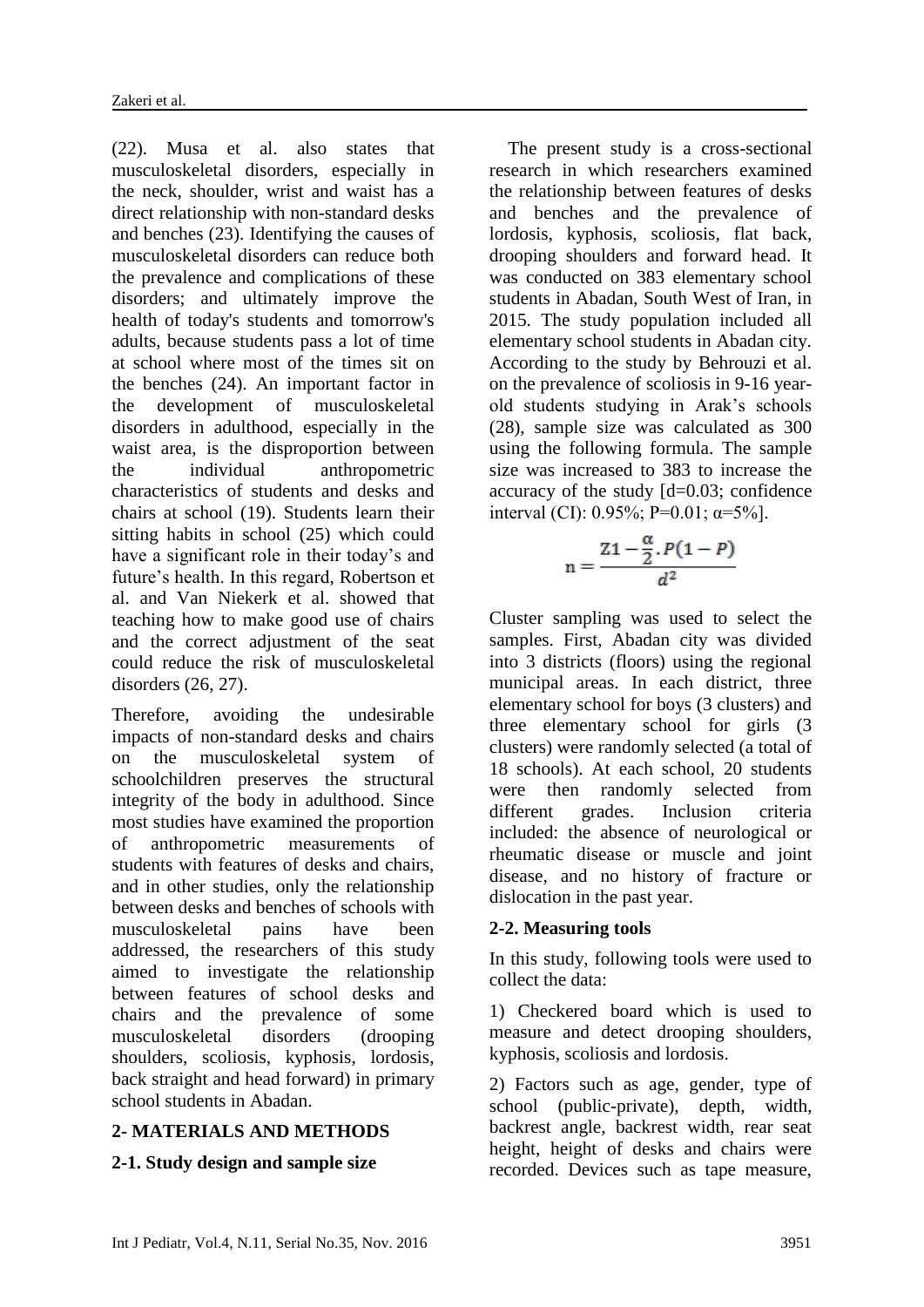ruler, skimmer with an accuracy of one degree, caliper (MITUTOYO Company) with movable jaw were also used to measure and record the angles and dimensions of desks and chairs.

The standard of seat depth is 43-38 cm, seat width is 45 cm, angle of the seat cushion is 90-105, seat width is 30 cm, and seat height is 50 cm. The height of an appropriate desk must be sized, so that the student's elbows are put on the desk from the shoulder to the elbow at an angle of 90°. The height of benches should be sized so that the knees angles are 90 degrees (29). Provided standard measurements were compared with measured items by the researcher in order to determine whether or not the desks and chairs are in standard sizes.

### **2.3. Method**

Spine examination to assess disorders including dropped shoulders, scoliosis, kyphosis and lordosis was conducted by a masters in physiotherapy (research assistant), while the students wore shorts with bare upper body. Then, the relationship between non-standard sizes of desks and chairs and the prevalence of musculoskeletal disorders (drooping shoulders, scoliosis, kyphosis, lordosis, back straight and head forward), previously diagnosed by the researcher's assistant (with master degree in Physiotherapy) was determined.

### **2-4. Data Analysis**

The Chi-square test was used to evaluate the relationship between non-standard backpack weight and prevalence of disorders such as dropped shoulders, scoliosis, kyphosis and lordosis. Data collection was conducted using interviews and questionnaires, observation and examination. Questionnaires were completed by the researcher in the presence of parents. SPSS- 22 was used for statistical analysis and data entry, and descriptive statistics and the Chi-square

test were used to assess the association between variables (P<0.05).

### **2-5. Ethical considerations**

This study was approved by the ethics committee of Ahvaz University of Medical Sciences (ID Number: 93172). The aim of this research and confidentiality of personal information were first explained to the authorities, parents and students. Before the study, verbal consents were obtained from students, and written consents were obtained from parents.

### **3. RESULTS**

 Of the total students, 318 (83.03%) were from public schools and 65 (16.97%) from private schools. Of them, 195 (50.91%) were female and 188 (49.09%) were male students. The mean ages of female and male students were 9.61+1.9 and 9.87±1.82 years, respectively.

In total, 56.1% of desks and chairs in the studied schools were not standard; so that 60.1% of the width, 58.5% of the backrest angle, 57.5% of the depth, 55.6% of the rear width, 50.2% of the height of desks, 47.4% of the rear cushion height, and 45.8% of the height of the benches in the studied schools were inappropriate. More information regarding the comparison of inappropriateness of desks and chairs' features in private and public schools is manifested in the **Figure.1**.

**Table.1** indicates the prevalence of musculoskeletal disorders among schoolchildren based on the features of their desks and chairs (being standard or not). It also examines the relationship between the features of desks and chairs (being standard or not) with the prevalence of drooping shoulders, kyphosis, scoliosis and lordosis. Chi-square test was used to examine the relationship between the standard desks and chairs and skeletal disorders. It was found that there is a significant relationship between the variable of non-standard desks and chairs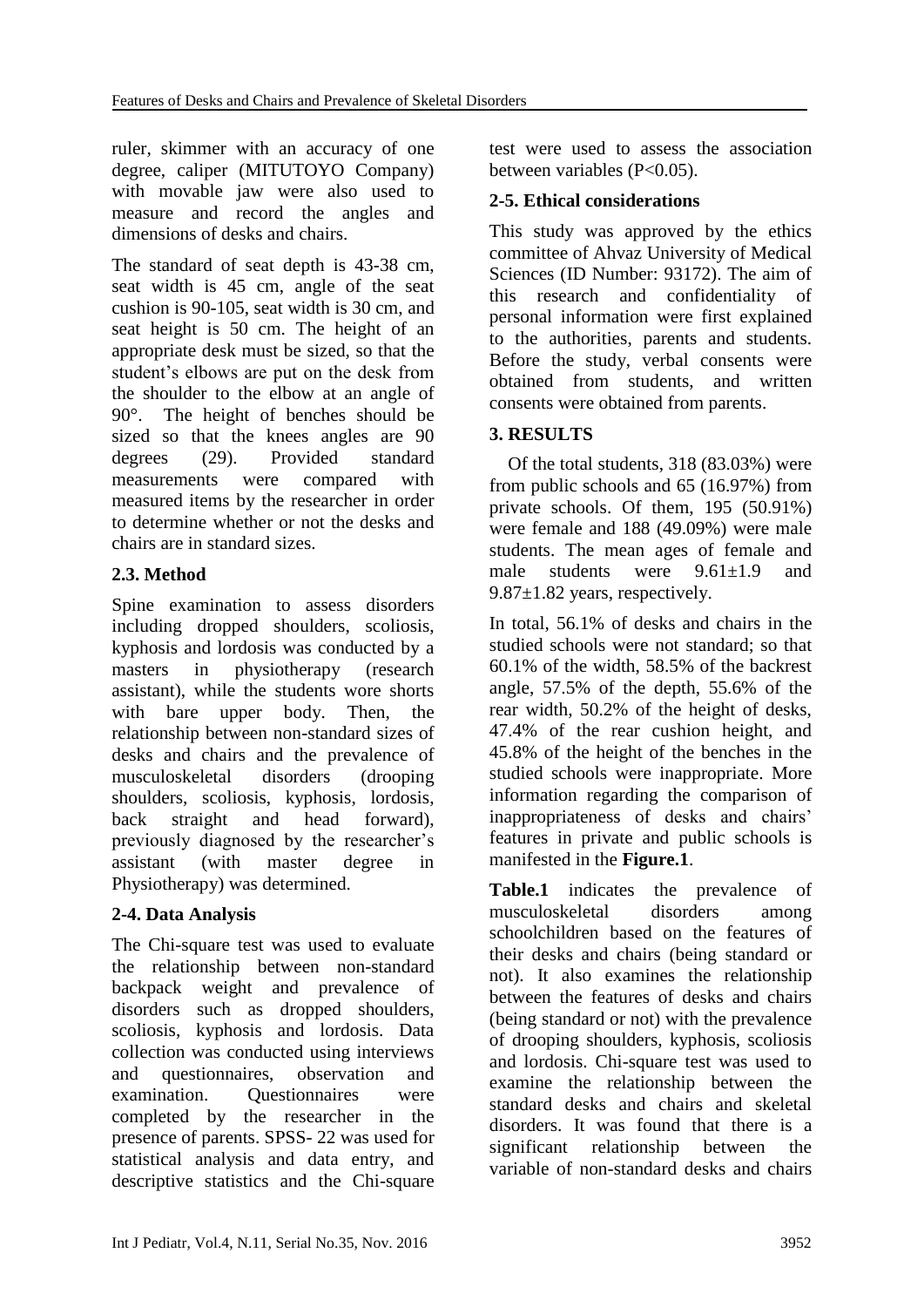and drooping shoulders, scoliosis, kyphosis and lordosis disorders. In other words, the prevalence of drooping shoulders  $(P=0.001)$ , scoliosis  $(P= 0.04)$ , kyphosis ( $P=0.007$ ) and lordosis ( $P=0.002$ ) disorders were significantly higher in those students who use non-standard desks and chairs. However, there was no significant relationship between the non-standard size of desks and chairs and prevalence of forward head  $(P = 0.79)$  and back straight  $(P= 0.72)$ .

**Table-1**: The prevalence of musculoskeletal disorders based on the condition of desks and chairs (being standard or not) and the examination of the relationship between the condition of desks and chairs (being standard or not) and the prevalence of musculoskeletal disorders

| Desk and chair<br>Type of disorder | Standard (%) | Non-standard (%) | P-value |
|------------------------------------|--------------|------------------|---------|
| Forward head                       | 28.6         | 25.6             | 0.79    |
| Drooping shoulder                  | 78           | 91.2             | 0.001   |
| Scoliosis                          | 76.8         | 85.6             | 0.04    |
| Kyphosis                           | 7.8          | 18.1             | 0.007   |
| Back straight                      | 1.2          | 1.9              | 0.73    |
| Lordosis                           | 16           | 31.6             | 0.002   |



**Fig.1**: Comparing the percentage of inappropriateness of features of desks and chairs in private and public schools

#### **4- DISCUSSION**

 The results of this study showed that the prevalence of drooping shoulders, kyphosis, lordosis and scoliosis is was significantly higher in students who used non-standard desks and chairs. The results

of various studies are consistent with the results of this study. In his study, Sepehri et al. indicated that there is a significant relationship between the incidence of lordosis, scoliosis, drooping shoulder and features of desks and chairs (21).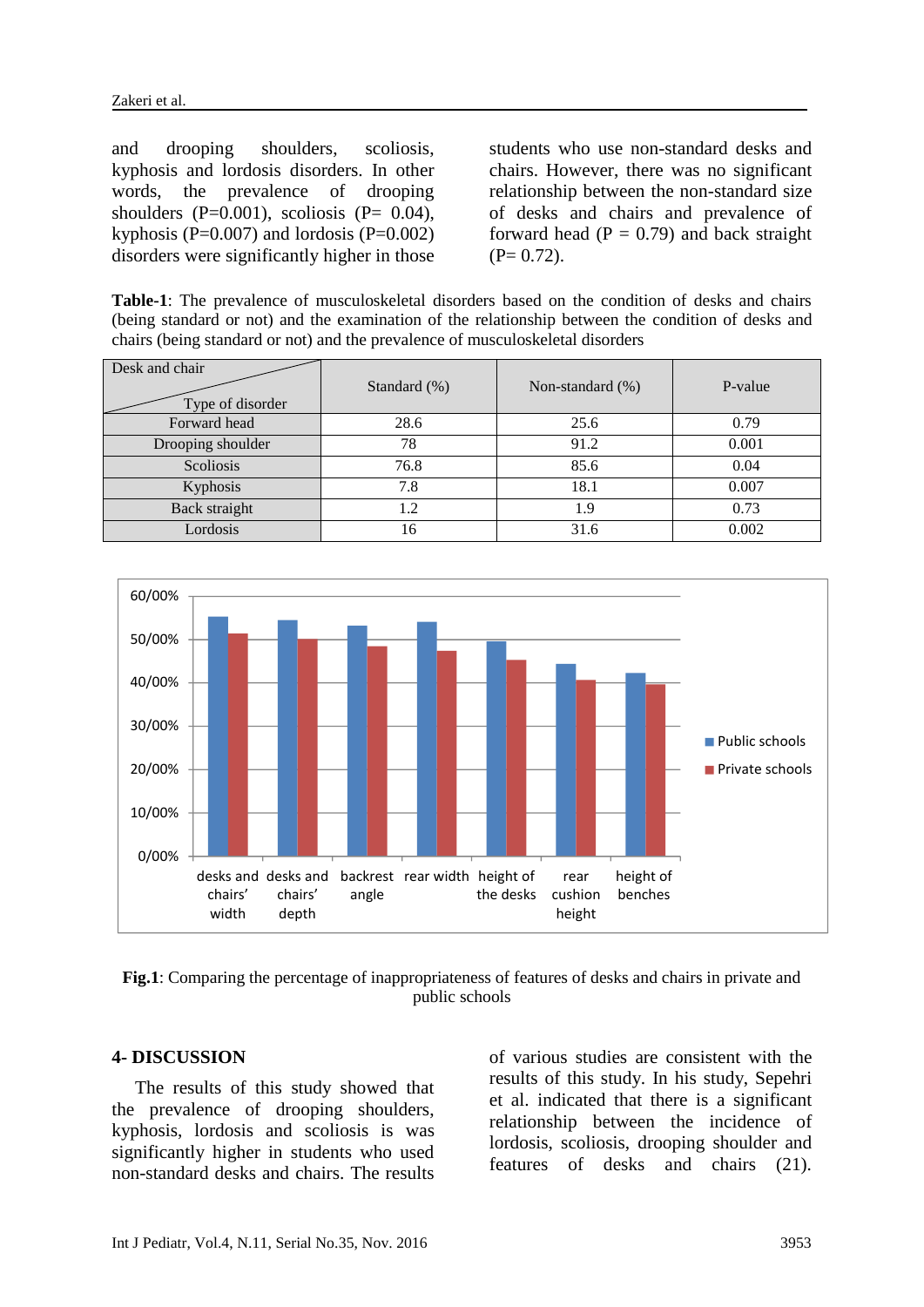Chubineh et al. concluded that inappropriate desk height, lack of adequate space for the legs under the desk, lack of adjustability of the slope of the seat and seatback, high seat depth and its inappropriateness are among the factors that cause musculoskeletal injuries (22). Musa et al. also said that the use of nonstandard desks and chairs for schoolchildren cause musculoskeletal disorders, especially in the neck, shoulder, wrist and waist (23). Grimer and Milanese state that disproportion between the individual anthropometric characteristics of students and desks and chairs at school is considered as a strong factor in the development of musculoskeletal disorders in adulthood, especially in the waist area (19). In this study, 56.1% of desks and chairs in the studied schools were nonstandard. In addition, 60.1% of the width, 58.5% of the backrest angle, 57.5% of the depth, 55.6% of the rear width, 50.2% of the height of desks, 47.4% of the rear cushion height, 45.8% of the height of the benches in the studied schools were inappropriate.

Dianat et al. reported that 60.9% of seat height, 54.7% of its width and 51.7% of the height of desks in the schools were inappropriate for the students (11). Heidarimoghadam et al. reported that 89.5% of the seat height, 76.5% of the seat depth, 57.5% of the seat width, and 62.5% of the backrest height, 55.4% of the height of desks, 45.2% of below desk height were inappropriate for students (14). In the study conducted by Gouvali and Boudolos, the seat height was higher than acceptable range (71.5%), and the depth of the chairs was just appropriate for 38.7% of students (20), which is consistent with the results of this study. Dimensions of the desks and chairs in private schools were in better conditions compared with the public schools, but statistically not significant. This is probably due to the existence of more facilities in the private (non-profit) schools.

# **4-1. Limitations of the study**

The important limitation in this study was time coordination with parents to be present at the time of study on their children.

## **5. CONCLUSION**

 The prevalence of drooping shoulders, kyphosis, lordosis and scoliosis was significantly higher in students who use non-standard desks and chairs. In other words, there was a significant relationship between the non-standard size of backpack and prevalence of some musculoskeletal disorders. This could be a warning; so that if they are not prevented, they may cause more complications for the schoolchildren in the later stages of their growth. Therefore, it is crucial to avoid the occurrence of these problems through the special care and attention.

The results of this study indicate noncompliance with the ergonomics in the construction of chairs or chairs used in the classrooms. Therefore, it is essential for the craftsmen to design and build the classroom chairs with height adjustable seat and handle using national anthropometric data and observe the ergonomics in order to meet the physical expectations of students. In addition, the provision of left-hand chairs (seats) for the left-hand students, the activation of "Health, Safety and Environment (HSE)" in the schools; and the use of the opinions of ergonomics experts during the phases of ordering and purchasing ergonomic classroom desks and chairs can also be effective in reducing the prevalence of musculoskeletal disorders.

Finally, although the ergonomic features of the seats have a substantial impact on the incidence of these disorders; however, since the proper way of sitting is effective in this case, teaching ergonomics and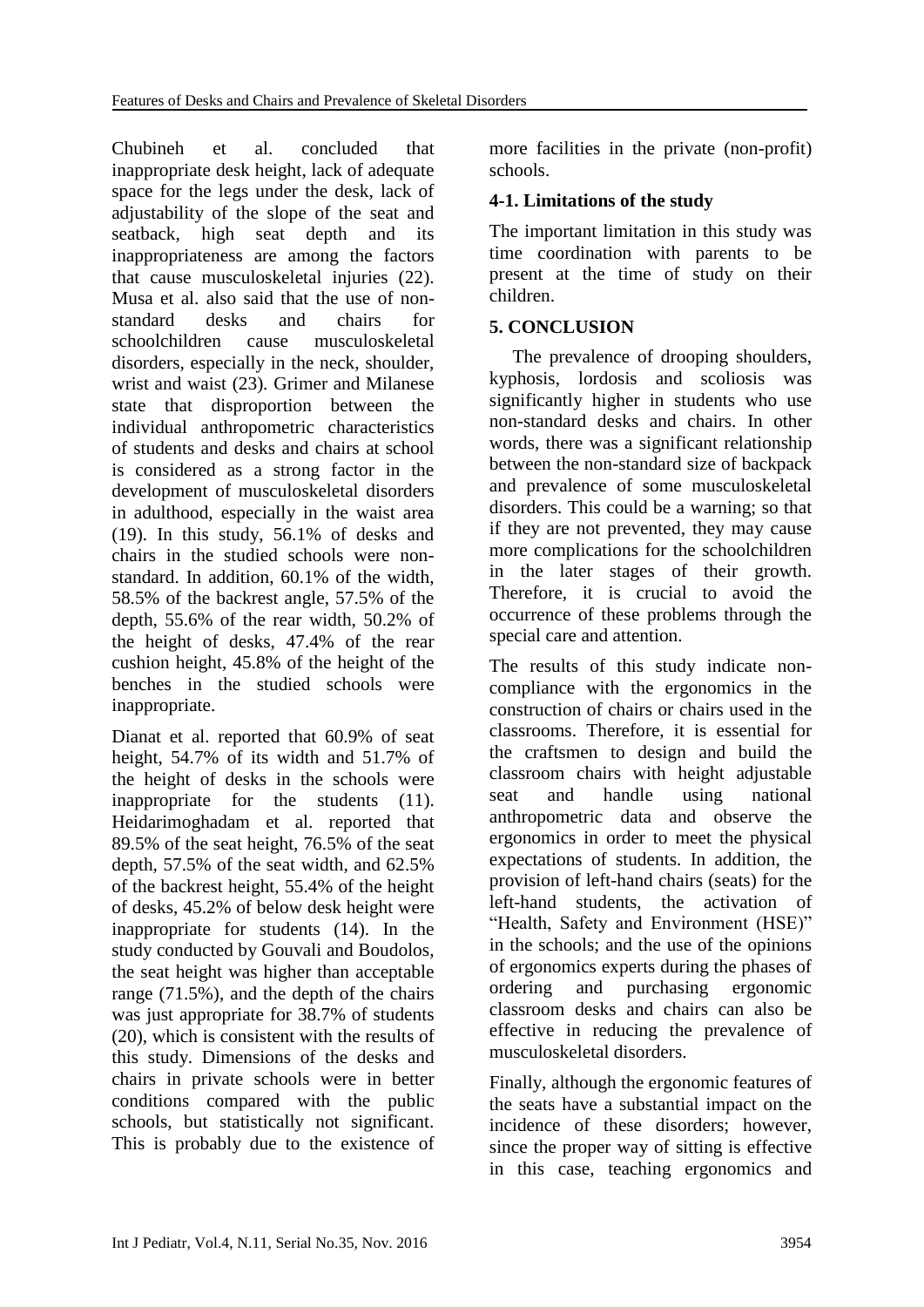correct method of sitting to the students is recommended.

#### **6- CONFLICT OF INTEREST:** None.

### **7. ACKNOWLEDGMENT**

This paper was a part of a master's thesis in nursing that was conducted with the support of Ahvaz University of Medical Sciences (ID number: 93172). The authors would like to thank the Research Deputy of Ahvaz University of Medical Sciences, Department of Education of Abadan, and authorities and students in the schools.

#### **8- REFERENCES**

1. Motamedzade M. A practical method for school furnituredesign to pervent musculoskeletal disorders among pupils. J Res Health Sci 2011; 8(2):9-12.

2. Pheasant S. Bodyspace: Anthropometry, Ergonomics and the Design of Work.3rd; CRC Press; 2010.

3. Zakeri Y, Baraz Sh, Gheibizadeh M, Bijannejad D, Mahmood latifi S. Prevalence of Musculoskeletal Disorders in Primary School Students in Abadan-Iran in 2014. Int J Pediatr 2016; 4(1): 1215-23.

4. Shamsodini A, Helisaz M, Sobhani V. The frequency of musculoskeletal disorders and associated factors in students of Tehran. J of Qom Univ of Med Sci 2012; 6(2): 31-6.

5. Zakeri Y, Baraz Sh, Gheibizadeh M, Saidkhani V. Relationship between Backpack Weight and Prevalence of Lordosis, Kyphosis, Scoliosis and Dropped Shoulders in Elementary Students. Int J Pediatr 2016; 4(6): 1859-66.

6. Murphy M, Buckle P, Stubbs D. A crosssectional study of self-reported back and neck pain among English schoolchildren and associated physical and psychological risk factors. Applied Ergonomics 2010; 8: 797– 804.

7. Castellucci H I, Arezes PM, Viviani CA. Mismatch between classroom furniture and anthropometric measures in Chilean schools. Applied Ergon 2010; 41:563–568.

8. Mokdad M, Al-Ansari M. Anthropometrics for the design of Bahraini school furniture. International Journal of Industrial Ergonomics 2010; 39:728–35.

9. Samuel A. Oyewole, Joel M. Haight, Andris Freivalds. The ergonomic design of classroom furniture/computer work station for first graders in the elementary school. International Journal of Industrial Ergonomics 2010; 40:437–47.

10. Daneshmandi H, Isa-Nejad A, Nouraste AA. The effects of bench height on electromyography changes of trunk muscles in student while sitting. Research on Sport Sciences 2009; 5(2):127-41.

11. Dianat I, Karimi MA, Hashemi AA Bahrampour S.Classroom furniture and anthropometric characteristics of Iranian high school students: proposed dimensions based on anthropometric data. Applied Ergon 2013;  $44(1):101-8.$ 

12. Habibi E, Asaadi Z, Hosseini SM. Proportion of elementary school pupils' anthropometric characteristics with dimensions of classroom furniture in Isfahan, Iran. Journal of Research in Medical Sciences: the Official Journal of Isfahan University of Medical Sciences 2011; 16(1):98-104.

13. Varmazyar S. Design of school furniture based onanthropometric dimension girl students in Qazvin, Iran. Qom Medical Science University Journal 2010; 3(2):40-5.

14. Heidarimoghadam R, Golmohammadi R, Roshanaei G, Zare R. Assessing the match between female primary students'anthropometric dimensions and furniture dimensions in Hamadan schools. Journal of Health and Safety at Work 2015; 5(1):47-55.

15. Danijela D, Ivica G, Julijana Hi. Classroom FurnitureDesign – Correlation of Pupil and Chair Dimensions. Coll Antropol 2010; 32:257-65.

16. Agha SR. School furniture matches to students' anthropometry in the Gaza strip. Ergonomics 2010; 53(3):344-54.

17. McCormick [EJ,](https://www.google.com/search?biw=1366&bih=673&q=Ernest+J.+McCormick&stick=H4sIAAAAAAAAAOPgE-LWz9U3MDTKSC6szFLi1U_XNzRMqqiIN00vqNSSyU620k_Kz8_WLy_KLClJzYsvzy_KtkosLcnILwIAxMNUDzwAAAA&sa=X&ved=0ahUKEwi0le7VoKHQAhUE7xQKHaeDAwMQmxMIfigBMBA) Sanders [MS.](https://www.google.com/search?biw=1366&bih=673&q=Mark+S.+Sanders&stick=H4sIAAAAAAAAAOPgE-LWz9U3MDTKSC6szFLi1U_XNzRMqqgsLrcwK9OSyU620k_Kz8_WLy_KLClJzYsvzy_KtkosLcnILwIAXKtMHzwAAAA&sa=X&ved=0ahUKEwi0le7VoKHQAhUE7xQKHaeDAwMQmxMIfygCMBA) Human Factor in Engineering and Design. New York: McGraw-Hill; 2009.